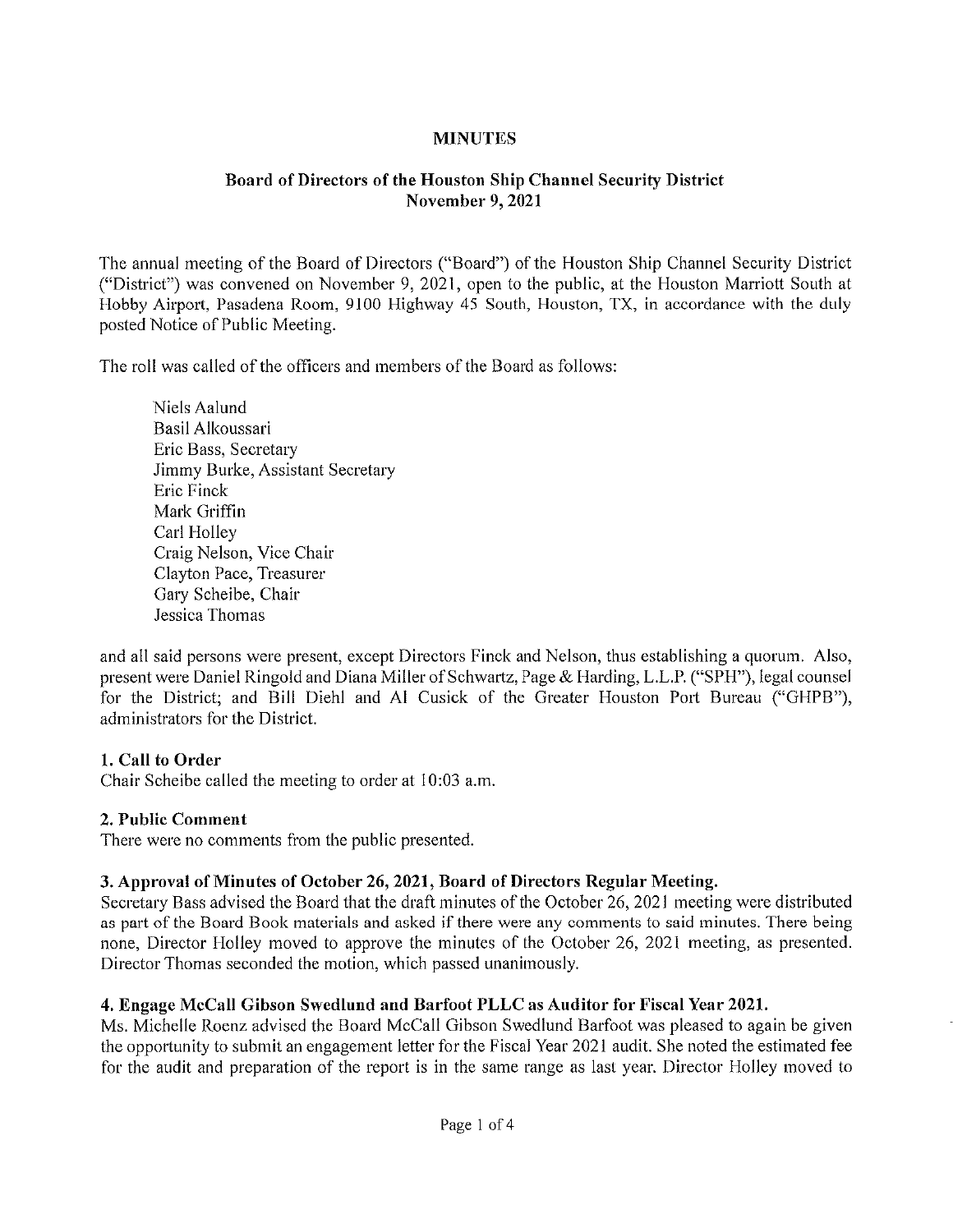accept the terms of the engagement of McCaIl Gibson Swedlund Barfoot for the Fiscal Year 2021 audit. Director Pace seconded the motion, which passed unanimously.

## 5. Treasurer's Annual Report

Director Pace presented the Annual Treasurer's Report, a copy of which is attached as Exhibit "A". Director Burke moved to accept the Treasurer's Report. Director Nelson seconded the motion, which passed unanimously.

## 6. Chairman's Annual Report to the Board

Chair Scheibe presented his annual report, a copy of which is attached as Exhibit "B"

## 7. Approval of the 2022 Annual Operating Budget

Director Pace reviewed the proposed annual operating budget for 2022 with the Board. A copy of the proposed budget is attached as Exhibit "C" along with a narrative summary relative thereto. Director Aalund moved to approve the annual operating budget, as presented. Director Holley seconded the motion, which passed unanimously.

### 8. Approval of October Invoices

Director Pace advised the Board there was one (1) check for the City of Houston for \$273,404.00 for FY 2018 & FY 2019 PSGP and September fuel reimbursement that required approval by the Board. Director Holley moved that the check be approved for payment. Director Bass seconded the motion, which passed unanimously.

### 9. Approval of Sixth Amended and Restated Interlocal Agreement with the City of Baytown.

Mr. Rlngold noted that a draft of the proposed Sixth Amended and Restated Interlocal Agreement with the City of Baytown was included in the Board Book materials and advised the Board the purpose of this amendment and restatement of the agreement was to incorporate the FEMA approved 2021 PSGP Dive Team project and the direct funding of the training project approved by the Board. Director Thomas moved to approve the agreement, as presented. Director Burke seconded the motion, which passed unanimously.

## 10. Approval of Letter Agreement with the City of Houston for 2021 Security Projects and 2022 Security Services.

Mr. Ringold noted that a draft of the proposed Letter Agreement with the City of Houston was included in the Board Book materials and explained that the letter agreement covers the 2021 Port Security Grant Programs that were awarded to the City and the fuel reimbursement approved by the Board. Director Nelson moved to approve the agreement. Director Holley seconded the motion, which passed unanimously.

## 11. Approval of the Tenth Amendment to the Interlocal Agreement with Harris County for 2021 Security Projects and 2022 Security Services.

Mr. Ringold noted that a draft of the proposed Tenth Amendment to the Interlocal Agreement with Harris County was included in the Board Book materials. He further advised that the draft had recently been forwarded to the County for its review, and requested that the Board defer consideration of the item until the December Board meeting.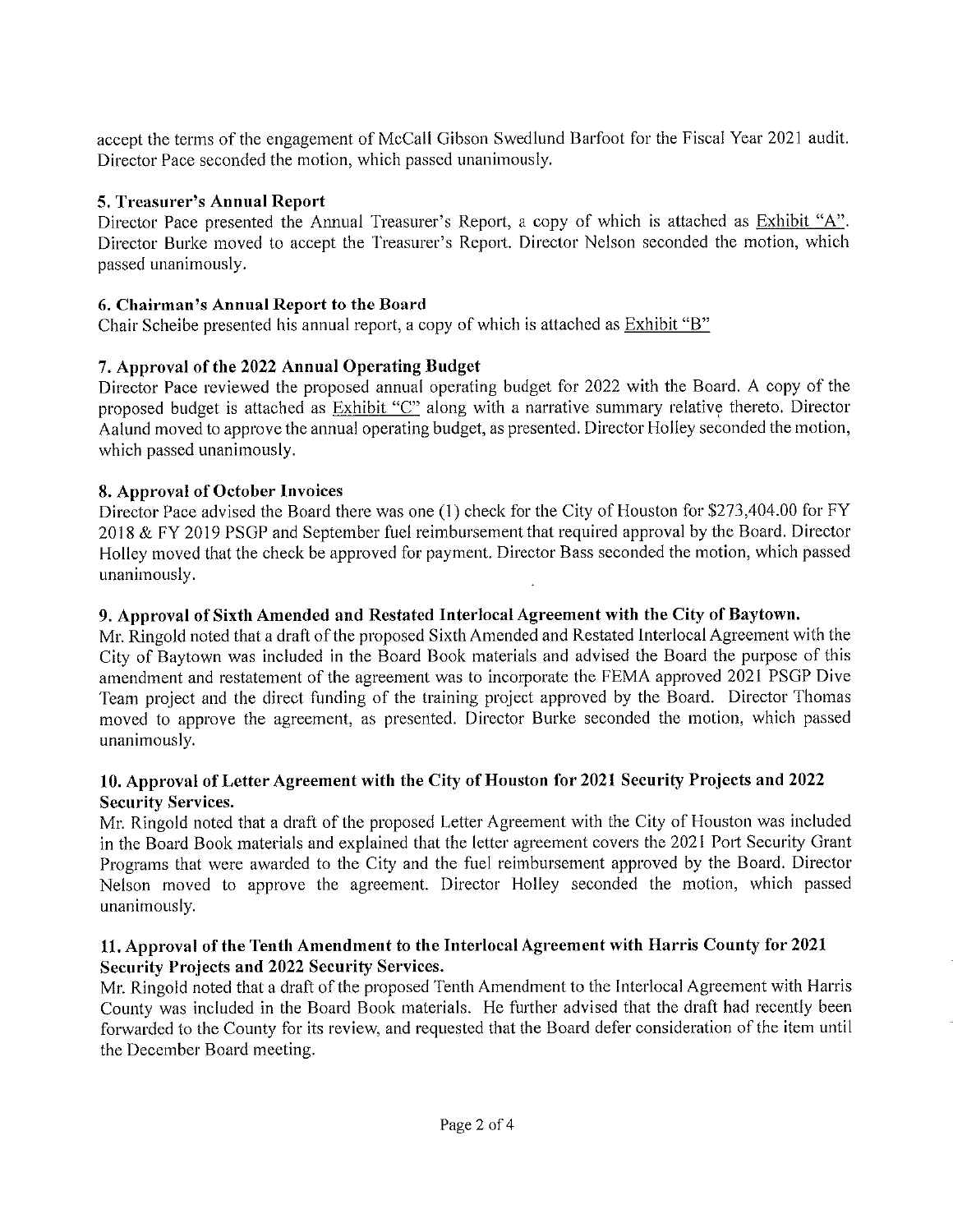### 12. Approval of an agreement with the Port of Houston Authority for a Port Security Donation of \$61,675 and to Maintain an Information Sharing Hub for physical and Cyber Security.

Mr. Ringold reviewed with the Board the proposed agreement with the Port of Houston Authority covering the Port Authority's donation for fiscal year 2022. Following discussion, Director Nelson moved to approve the agreement. Director Holley seconded the motion, which passed unanimously with the exception of Director Thomas, who abstained from voting.

## 13. Legal Report - Schwartz, Page & Harding, LLP

Mr. Ringold advised the Board there was nothing further to report.

### 14. Adjourn

Director Thomas moved to adjourn the meeting. Director Nelson seconded the motion, which passed unanimously at 10:34 am.

## Next Meeting.

The next regular meeting of the Board will be on December 14, 2021, at 2:00 P.M.

The above is a correct copy of the Minutes of November 9, 2021, meeting of the Board of Directors of the Houston Ship Channel Security District.

Eucit Bass

Erie Bass, Secretary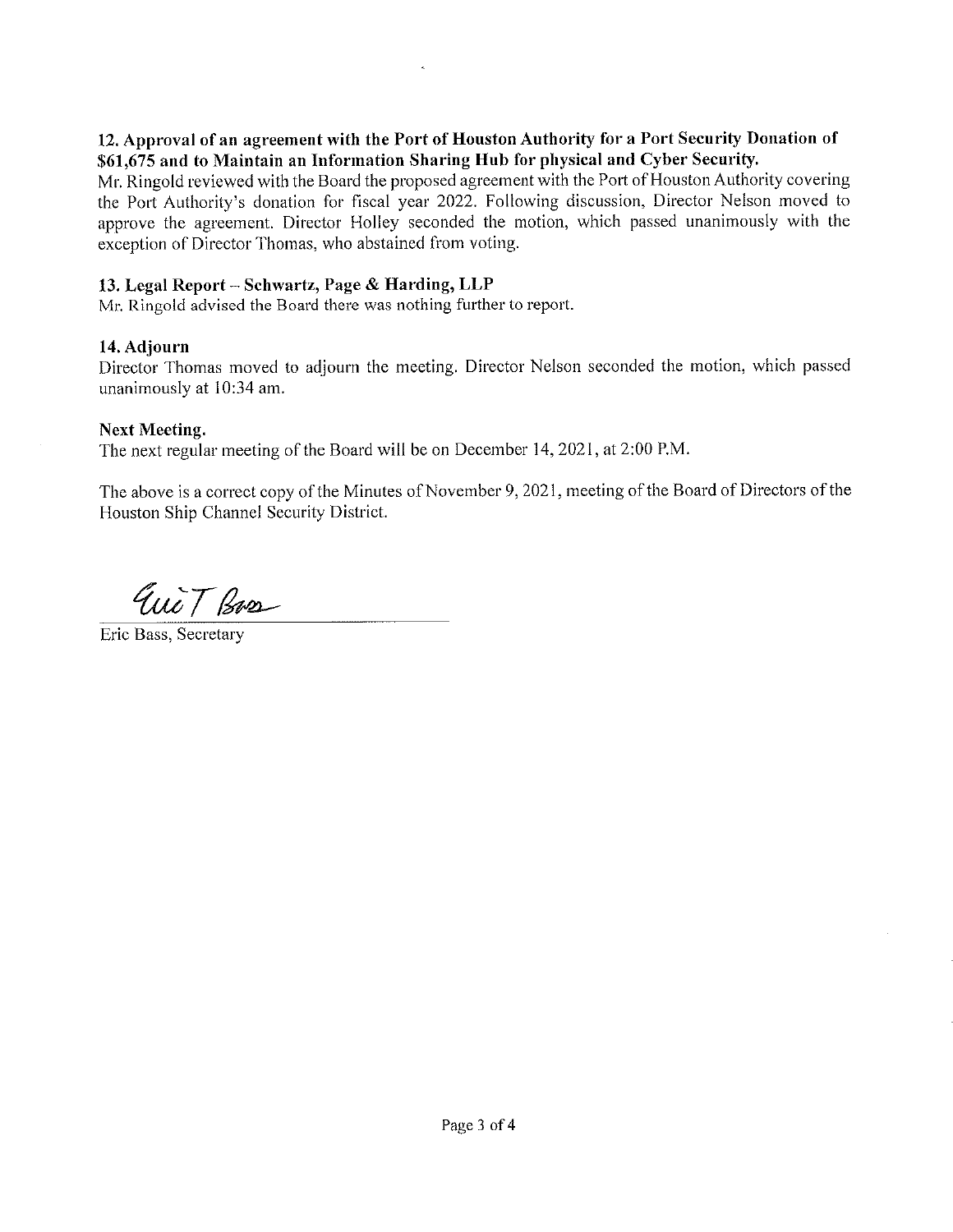# LIST OF EXHIBITS:

- A. Annual Treasure! s Report
- B. Chairman's Report
- C. 2022 Operating Budget Report and Budget

 $\sim$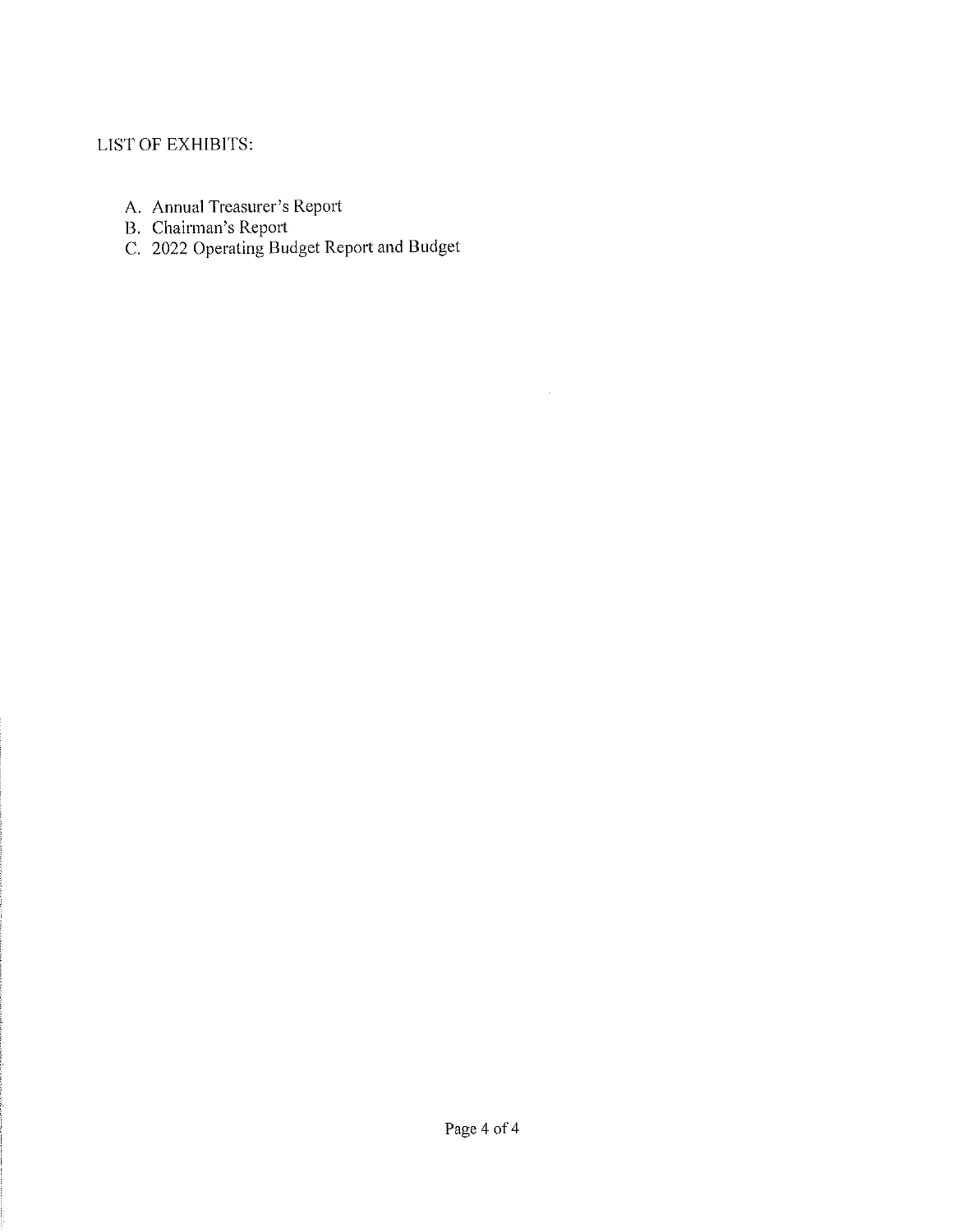#### Exhibit A

#### Treasurer's Annual Report 2021

I am happy to report that the District remains in a strong financial position while supporting all existing Security Projects and Services, as well as continuing to evaluate and facilitate additional projects and services that provide benefit to our member facilities.

The District began the current fiscal year with \$8,461,336 in funds on-hand and is projected to end the current fiscal year with \$9,000,000 in the bank. The District collected 99% of FY2020 assessment. The Corona Virus pandemic has slowed the receipt of reimbursement invoices from our security partners. Therefore, expenses are behind budget for the current year to date. The District has collected approximately 2% of the 202] assessments.

All District funds remain continuously secured, either through insured bank deposits or on deposit with a Public Funds Investment Act (PFIA) approved Investment pool backed by the Texas State Comptroller.

Both Mr. Cusick and I remain current with required Investment Officer training requirements. A copy of the written report is included in your Board materials for today's meeting.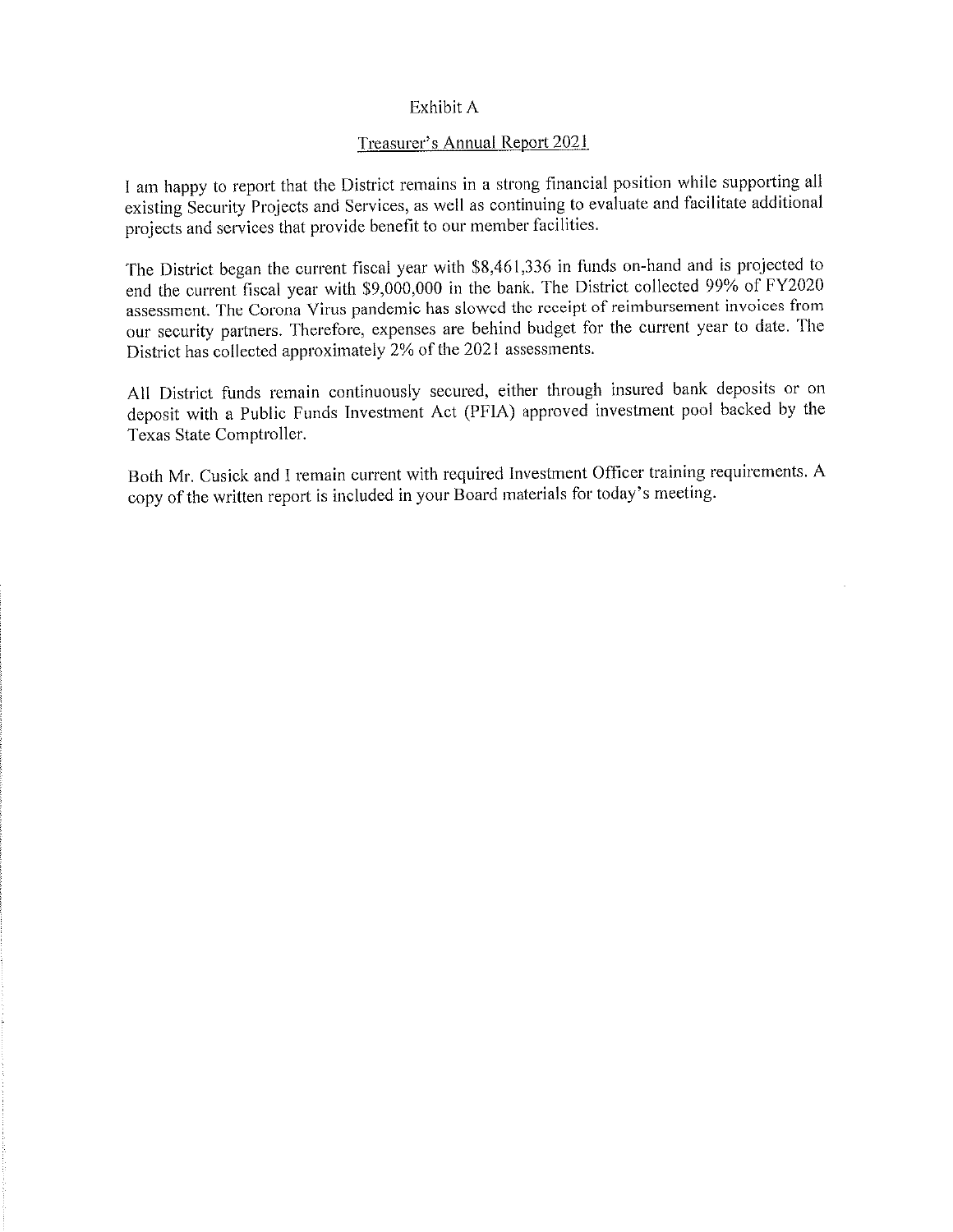#### Exhibit B

#### Chairman's Annual Report November 9, 2021

What is the Houston Ship Channei Security District? It is a unique public-private partnership dedicated to improving the security of the region's waterside and landside supply chain. This is accomplished by

- 1, Providing the local matching share funds for federal grants for security projects
- 2. Providing funding assistance to state and local law enforcement agencies for security monitoring and patrols, and
- 3. Providing security training classes for personnel employed by the facilities of the District

#### Yearly Highlights

You will soon hear from our Law Enforcement partners. Each will be making a presentation today briefly describing their accomplishments and their plans. There accomplishments and plans are made possible, in part, by the funding mentioned earlier. This funding is obtained through our annual assessments of the industries which make up the Houston Ship Channei Security District.

#### Port Security Grant Program

- Through industry's 25% cost matching support for Port Security Grants, our partners obtain almost \$3 million for Security Projects in 2021. Put another way, for 25 cents our members receive a dollars'worth of services to ensure our cargo keeps moving in the Port area.
- The HSCSD Board approved matching requests for port security grants for:
	- > City of Houston over \$1.25 million to update the firefighting simuiator; Replace hazmat firefighting equipment and Continue the build of a new Marine Tactical Operations Center.
	- > Harris County CTS over \$1.25 million for upgrades to Port Security Surveillance System
	- $\triangleright$  HCSO over \$.5 million for improvements and upgrades to the existing marine dive unit boats and equipment.
- The Security District also helped fund almost \$1 million in operations and maintenance of equipment and assets purchased with current and previous PSGP awards.

#### **Training**

- The Security District training early this year was limited by the Corona Virus, We were not able to hold classes in person because of State and City/County orders. MTSA FSO and CFATS FSO trainings were conducted in-person in the final quarter of the year.
- The District also funded 3 new Cyber Boot Camp courses for FSO's in keeping with the growing emphasis on cybersecurity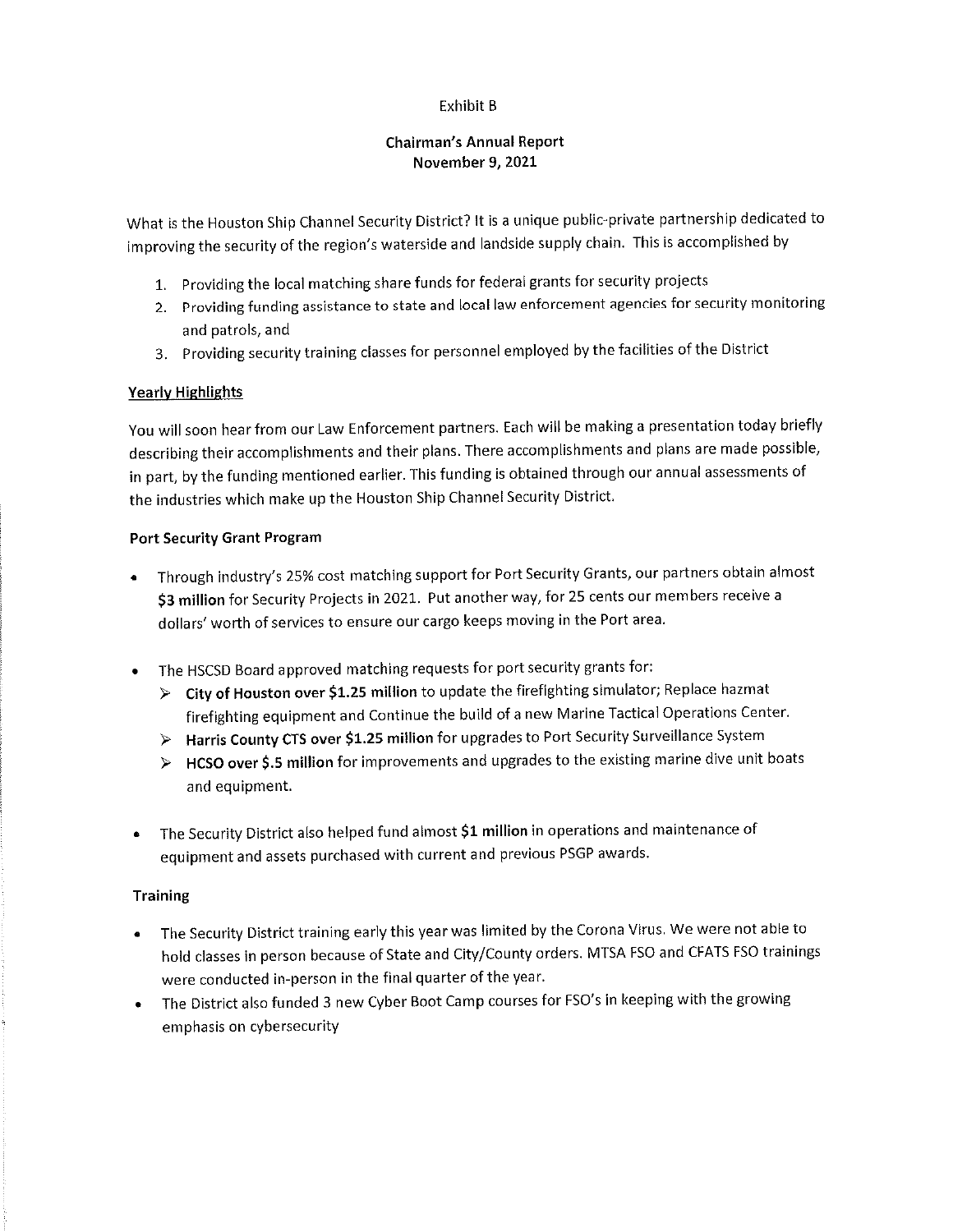- We conducted a workshop on the TWIC Reader Rule in August. Pians are underway for another  $\bullet$ workshop on the TWIC reader rule next year.
- The HSCSD continued the funding of \$215,180 for the continued support of two maritime  $\bullet$ intelligence analyst positions within Texas DPS to focus on maritime security threats. One position is based in Austin at the State Fusion Center and one is based in Houston with DPS's intelligence center, to include work at locations within the Security District. We are very pleased with the work we have seen produced by them so far this year.

## Closing

- What makes the HSCSD work is that it is a public-private partnership, created by industry for  $\bullet$ industry. Our success is owed to you as great partners.
- We're constantly engaging to make sure we're being good stewards, and if you have any comments, questions, or concerns, please contact me directly or your zone representative.
- This only works if you continue to see the benefit of supporting this partnership.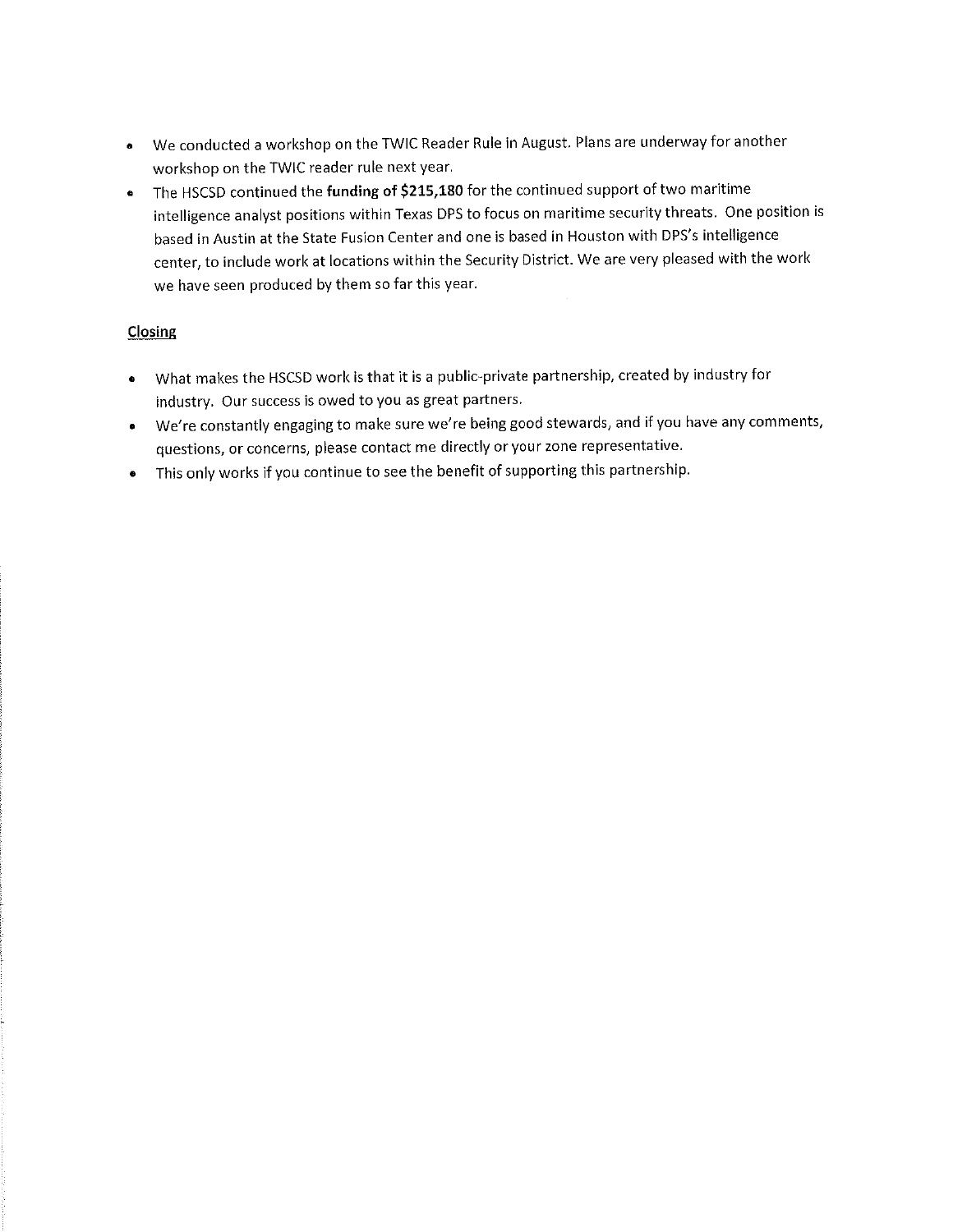### Exhibit C

### Approval of the 2Q22\_ Annual Operating Budget

Included in your Board Book materials for today's meeting is the proposed annual operating budget for the District's fiscal year ending December 31, 2022. The proposed budget<br>reflects anticipated income of \$2,423,225 against anticipated expenses of \$4,877,120 The reflects anticipated income of  $$2,423,225$  against anticipated expenses of  $$4,877,120$ difference between income and expenses will be covered with surplus funds on hand from prior years' revenues.

Projected income consists of;

- \$2,356,750 in assessment revenue; and
- **B** \$61,675in contract revenue received from the Port Authority.
- \$4,800 in Interest Income accounts for the remainder.

Projected expenses consist of:

- \$3,296,213 in grant matching funds,
- 11 \$34,500 in direct funding for capital projects by law enforcement partner agencies.
- \$901,719 in funding to law enforcement partner agencies for enhanced security services within the District.
- \$100,000.00 for training available to District facility employees and law enforcement personnel.
- 19,000 in funding for the Cyber ISAC at Port Houston
- \$215,930. in funding for the State security analysts; and
- \$309,758 in general operating and administrative expenses of the District.

Several highlights of the proposed budget are:

- The assessment rate was increased this year to maintain the surplus funds to a 2-year balance.
- The District has committed to provide \$802,000 in support of new security projects in the upcoming year, compared to \$1.0 Million 2020. The vast majority of that Million Dollars is in grant matching funds, meaning the District is getting a 3 to 1 return on that investment. That means the District is facilitating approximately \$3.2 Million in benefit to our member facilities in the upcoming year. Port Security Grant Program requests and federal approvals were less this year than precious years There continues to be \$2,529,247 committed to Port Security Grant Program (PSGP) funding for FY2017 thru FY2020 existing security projects.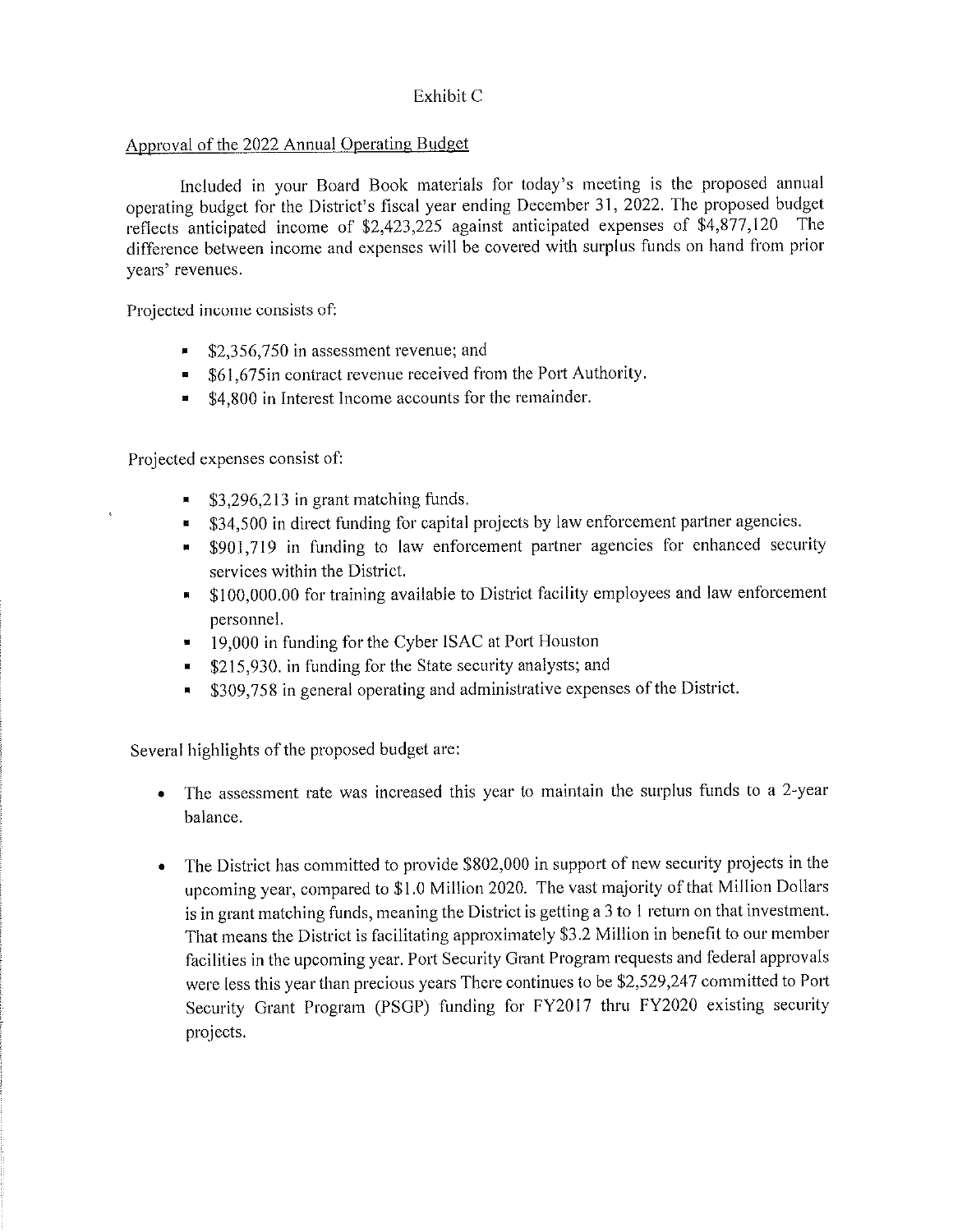- The District has committed to provide almost \$1 Million in support of enhanced security  $\bullet$ services within the District for 2022, which is about the same as the current year. There are no material reductions in the proposed scope of enhanced services being provided by our law enforcement partners, despite rising operating costs. In fact, in several areas, there are additional services being provided.
- Budgeted General Operating expenses remain steady from last year. Further, operating  $\bullet$ expenses represent just 6% of the overall budgeted expenditures. That means we are putting more than 94 cents of every dollar received by the District to work towards security projects and services, with 68% of that returning a 4x multiple on actual security investment through leveraging federal grant funding.
- In short, we continue to focus on providing the greatest benefit to our member facilities in  $\bullet$ the way of keeping the channel and surrounding areas secure to minimize threats to persons and property and disruptions to business operating conditions, all the while being fiscally responsible with the funds with which we have been entrusted.